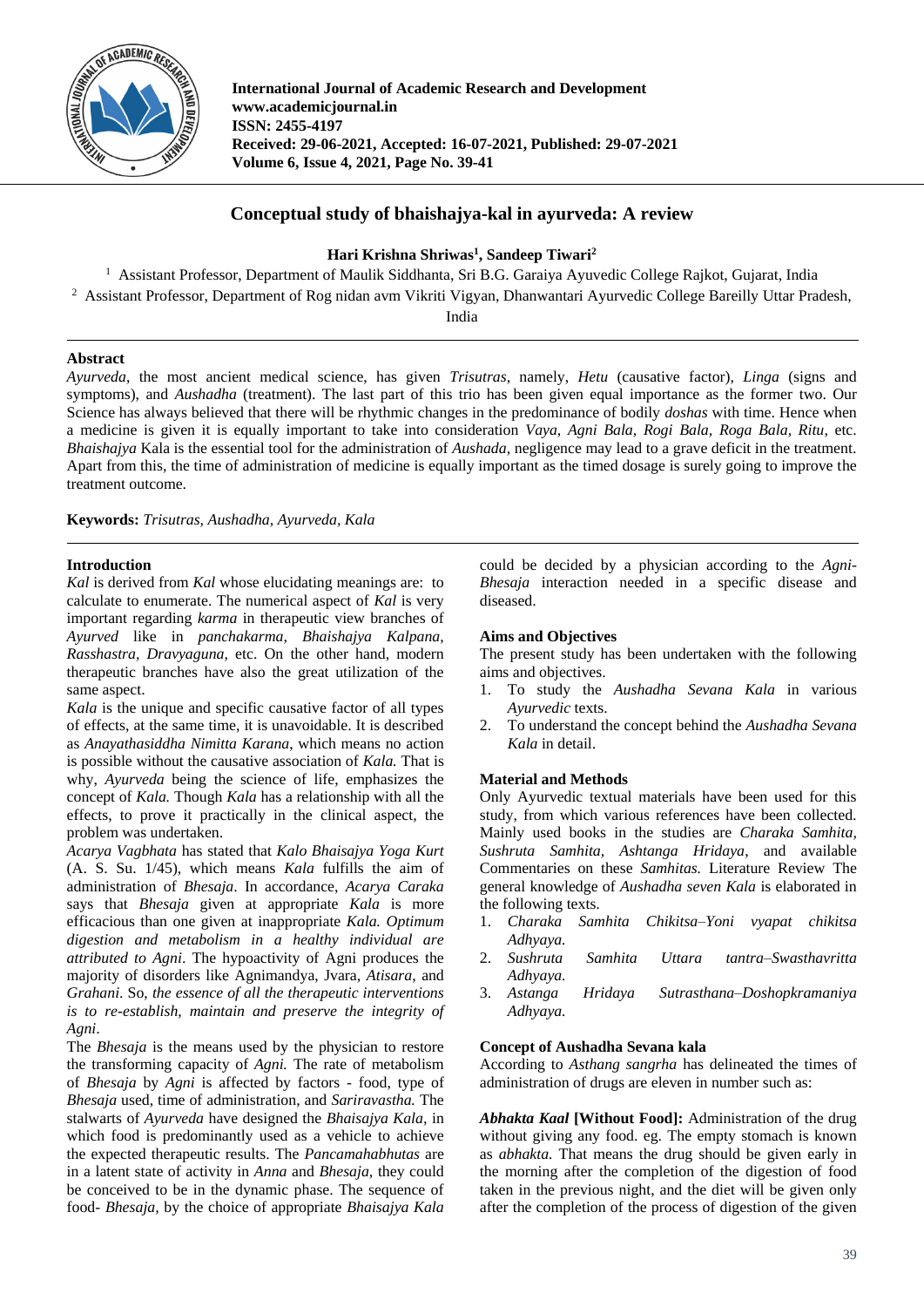drug.

- As the drug is administering without food it is called *abhakta* and is having more potency. It should be given to the strong persons early in the morning, after the completion of the period of *Kapha* predominance. eg. At about 9 A.M.
- Weak persons should not be administered medicine during the period of *abhakta.*

*Pragbhakta Kaal* **[Before Meals]:** Administration of the drugs, just before the meal is known as *Pragbhakta*. It is indicated to treat the diseases caused by *Apana Vata.* To give strength to the counterpart of the body. To treat the disorders of the lower extremities. It is useful to make the body thin.

*Madhyabhakta* **[During melas]:** Administration of the drugs in the middle of the meal or during the meals is known as *madhyabhakta.* It is indicated to treat the diseases caused by the vitiation of *Samana Vata.* Indicated to treat the disorders of the gastrointestinal tract. And also the diseases caused by the vitiation of *pitta.*

*Adhobhakta* **[after meals]:** Administration of the immediately after meals is known as *adhobhakta.*it is indicated to treat the disorders of *vyana vata* after lunch. And to treat the disorders of *udana vata,* the drug should be administered after dinner. Indicated to give strength to the upper part of the body. To treat the disorders of the upper part of the body. To treat the *Kapha* disorders. To make the body stout.

*Sabhakta* **[mixed with food during its preparation]:**  mixing the drug with the food during its preparation of mixed with the food after the preparation and administering are known as *samabhakta*. It is indicated for children, delicate persons, and persons having aversion towards the medicine. Also indicated in anorexia and the diseases affecting the whole body.

*Anantara bhakta* **[in between lunch and dinner]:**  Administration of the drug in the afternoon, after the digestion of the food taken in the morning hours and again the food, is to be given in the night and after the completion of the digestion of the drug taken in the afternoon is known as *Anantara bhakta.* It is indicated to the persons having strong digestive power. And also suffering from the disorders of *vyana vata.*

*Samudga* **[At the beginning and the end of meals]:** divide the drug into two parts and administer one part before meals and the other after meals. It is called *samudga.* Here the food given should be easily digestible and the quantity also less. The drug should be in the form of powder or paste and having the digestive properly, indicated in hiccough, tremors, Convulsions. And also the *dosas* are localized in the lower part of the body.

*Muhuruhuh* **[frequently]:** Administration of the drug frequently before food or after food is known as *muhurmuhuh.* Indicated in dyspnoea, cough, hiccough, thirst, vomiting, and the complication of poisons.

*Sagrasa* **[mixed with one morsel]:** Administration of

medicine by mixing with a morsel of food is known as *sagrasa.*

*Grasantara* **[in between morsels]:** both *sagrasa* and *grasantara* indicated in the disorders of *prana vata*. *Sagrasa*  drugs are in the form of powders and pastes. Useful to increase the power of digestion. Aphroidisicas should be given with the morsel of food.

*Nisi* **[bed time]:** Administration of drugs at bedtime is known as *nisi.* Indicated in the disorders of upper parts of the body above the shoulders eg. ENT. And ophthalmic disorders.

#### **Discussion**

*Ayurvedic system of medicine is unique due to its personalized approach to patient management*. Because subtle are the *Vikalpas* of *Dosa* and *Dusya.* The transforming moiety itself is in a state of flux and is highly prone to be affected by individual, diurnal and seasonal variabilities. The same *Bhesaja* may not be given in two patients afflicted with a similar disease. This reflects the *Purusam Purusam Viksya Siddhanta* of *Caraka.*

It can be explained by an example. In *Medoroga,* there is *Medodhatvagnimandya.* Stimulation of Medodhatvagni and Lekhana of the *Dhatu* is the target to be achieved by the physician. *The Bhaisajya Kala, at this juncture, offers a range of Agni -Bhesaja interactions to suit the disease and diseased.* The *Pratap Kala* could be advocated in a patient who is physically and mentally strong to bear the rapid metabolic effects of the *Bhesaja* by *Agni,* due to the unaltered potency of medicine used.

If the patient is old, women, and anxious (*Satvadurbala),* the same *Bhesaja* can be given at the *Pragbhakta Kala* or *Nisa Kala.* The quick metabolic effects of *Bhesaja* are reduced to a great extent in *Pragbhakta Kala,* as food follows the *Bhesaja* intake and in *Nisa Kala* due to *Kala Prabhava*, which slows down all the metabolic activities of the body. The activity of a *Bhesaja,* anticipated by a physician is also determinant in the choice of *Bhaisajya Kala.*For *Rasayana*'s purpose, the *Agni - Bhesaja* interaction should stimulate the *Agni* at all levels - *Jatharagni, Bhutagni*, and *Dhatvagni*. So*, Acarya* has advocated the *Pratah Niranna Kala.* When *Dipana Dravya* is to be given in a patient of *Agnimandya,* augmentation of *Jatharagni* is achieved by the administration of *Bhesaja* at the *MadhyabhaktaKala.* Here localized *Agni – Bhesaja*  interaction is also facilitated due to *the Samana Vayu* association*. Kala* and *Agni,* both have been accorded the status of *Parinamakarabhava* by the *Acaryas.* Thus, a thorough knowledge of *Agni - Bhesaja* interaction in the *Bhaisajya Kala* will help in the quick action, with reduced dose and for a prolonged duration of the medication used.

#### **Conclusion**

*Bhaishajya Kaala* is the essential tool for the administration of *Aushadha*, negligence may lead to a grave deficit in the treatment. Evaluation of *Vaya*, *Jeernalinga*, *Ritu*, *Vyadhi Dooshya*, *Desha* plays a pivotal role in deciding *Bhaishajya Kaala. Ayurvedic* practice is much more oriented on the time of administration of the drug. Clinically the importance of *Aushadha Sevan Kaal* cannot be stressed more, which if improper; the medicine, diet all are for naught